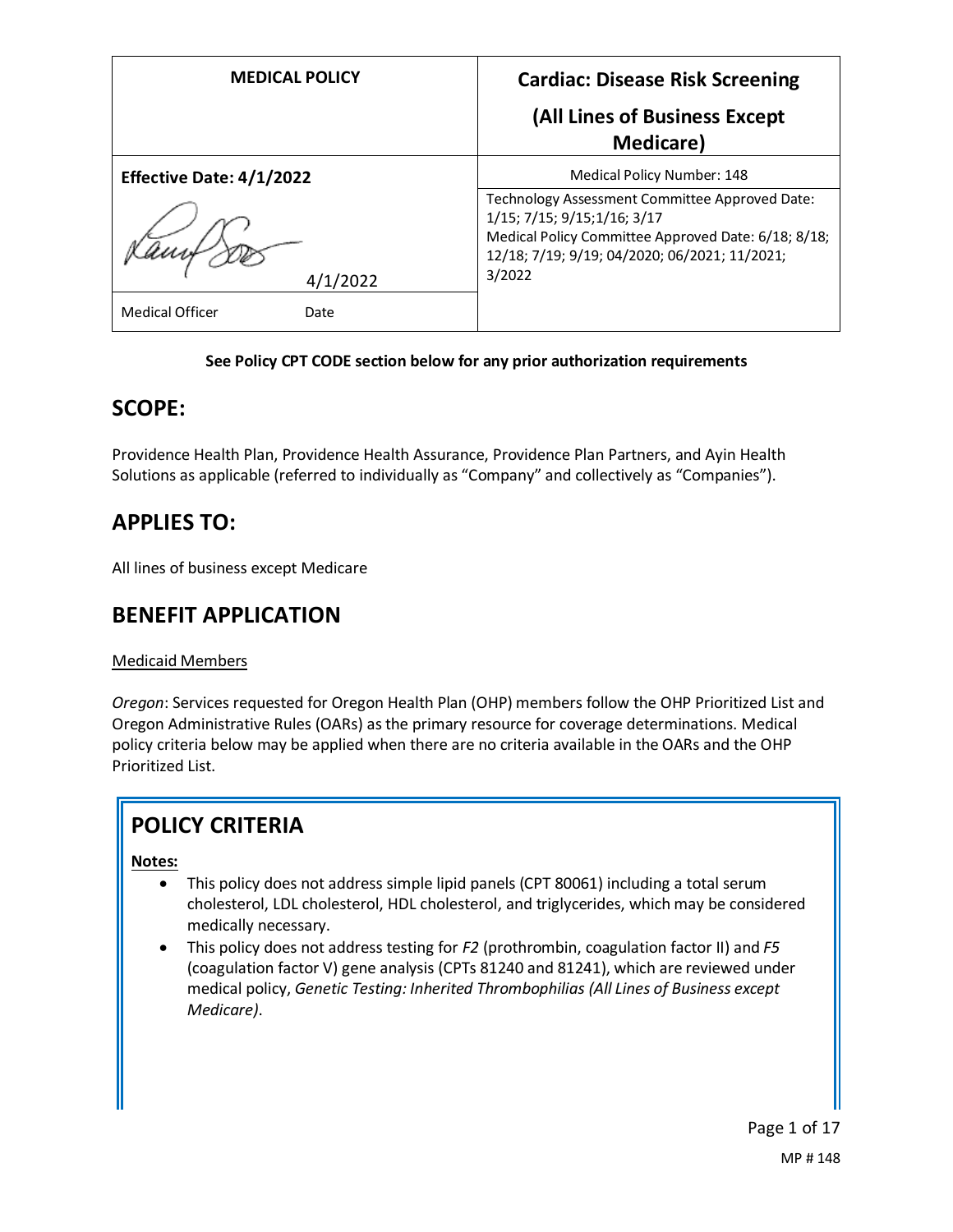### **Measurement of Biomarkers for the Assessment of Cardiovascular Disease Risk**

- I. The measurement of the following biomarkers  $(A N)$  for the assessment of cardiovascular disease risk (not including those in a simple lipid panel) is considered **investigational and is not covered**:
	- A. Apolipoprotein A1 (ApoA1)
	- B. Apolipoprotein B (Apo B)
	- C. Apolipoprotein E (Apo E)
	- D. Cystatin C
	- E. Fibrinogen mass
	- F. Homocysteine
	- G. Intermediate density lipoproteins (IDL)
	- H. Lipoprotein-associated phospholipase A2 (Lp-PLA2)
	- I. Lipoprotein (a) (LP(a))
	- J. Long-chain omega-3 fatty acids in red blood cells
	- K. Microalbumin
	- L. Myeloperoxidase (MPO)
	- M. Natriuretic peptides, including B-type natriuretic peptide (BNP) and N-terminal proBNP (NT-proBNP)
	- N. Very low-density lipoprotein (VLDL) particles, small dense low-density lipoprotein (sdLDL), small dense LDL

#### **Genotyping for the Assessment of Cardiovascular Disease Risk**

- II. Genotyping for the assessment of cardiovascular disease risk is considered **investigational and is not covered** including, but not limited to, the following genes:
	- A. Apolipoprotein E genotype
	- B. CYP2C19 genotype
	- C. Kinesin-like protein 6 (KIF6)
	- D. Lipoprotein (a) (LPA) aspirin genotype
	- E. Lipoprotein (a) (LPA) intron 25 genotype
	- F. Methylenetetrahydrofolate reductase (MTHFR)
	- G. 4q25 atrial fibrillation risk genotype
	- H. 9p21 genotype

#### **Cardiovascular Disease Risk Panels**

III. Laboratory panels to assess cardiovascular disease risk (other than a simple lipid panel) consisting of one or more biomarkers or genes listed above (criteria I. and II.) are considered **investigational and are not covered**. Examples of commercially available cardiovascular disease risk panels include, but are not limited to, the following: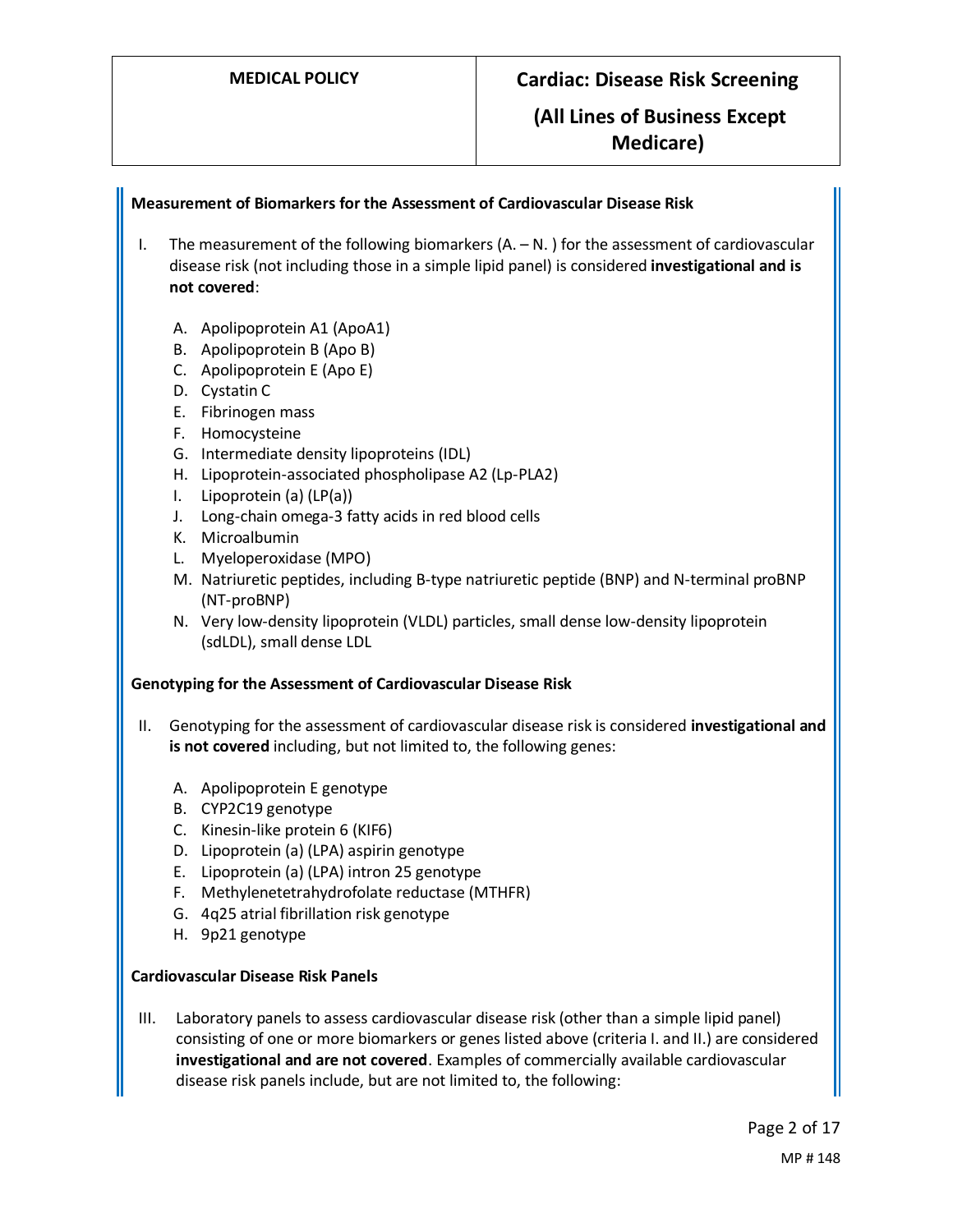**\*Note:** If any component of the panel test is considering investigational, then the entire panel test will be denied as investigational and not covered.

- A. Boston Heart HDL Map®
- B. Boston Heart Fatty Acid Balance™ Test
- C. Cleveland HeartLab® NMR LipoProfile®
- D. CardioDX® Corus® CAD
- E. Genova Diagnostics® CV Health Plus Genomics™
- F. Genova Diagnostics® Comprehensive Cardiovascular Assessment
- G. LabCorp Heart Disease and Stroke Risk Profile
- H. Mayo Clinic Cardiovascular Risk Marker Panel
- I. Quest Diagnostics™ Cardio IQ®, including:
	- 1. Cardio IQ® Advanced Lipid Panel
	- 2. Cardio IQ® Advanced Lipid Panel and Inflammation Panel
	- 3. Cardio IQ® Apolipoprotein Evaluation
- J. SpectraCell Laboratories Advanced Lipoprotein Particle Profile (LPP)™ Basic
- K. SpectraCell Laboratories Advanced Lipoprotein Particle Profile (LPP)™ Plus
- L. VAP®(Vertical Auto Profile)+Lipid Panel by VAP® Diagnostics Laboratory (previously Atherotech Diagnostics Lab)
- M. HART CADhs, Prevencio, Inc.
- N. HART CVE, Prevencio, Inc.
- O. HART KD, Prevencio, Inc.

Link t[o Policy Summary](#page-13-0)

# **CPT CODES**

| <b>All Lines of Business Except Medicare</b> |                                                                                                                                                                                                      |  |
|----------------------------------------------|------------------------------------------------------------------------------------------------------------------------------------------------------------------------------------------------------|--|
|                                              | <b>Prior Authorization Required</b>                                                                                                                                                                  |  |
| 81225                                        | CYP2C19 (cytochrome P450, family 2, subfamily C, polypeptide 19) (eg, drug<br>metabolism), gene analysis, common variants (eg, *2, *3, *4, *8, *17)                                                  |  |
| 81400                                        | Molecular Pathology Procedure Level 1                                                                                                                                                                |  |
| 81401                                        | Molecular Pathology Procedure Level 2                                                                                                                                                                |  |
| 81406                                        | Molecular Pathology Procedure Level 7                                                                                                                                                                |  |
| No Prior Authorization Required              |                                                                                                                                                                                                      |  |
| 80061                                        | Lipid panel This panel must include the following: Cholesterol, serum, total (82465)<br>Lipoprotein, direct measurement, high density cholesterol (HDL cholesterol) (83718)<br>Triglycerides (84478) |  |
| 82172                                        | Apolipoprotein, each                                                                                                                                                                                 |  |
| 82306                                        | Vitamin D; 25 hydroxy, includes fraction(s), if performed                                                                                                                                            |  |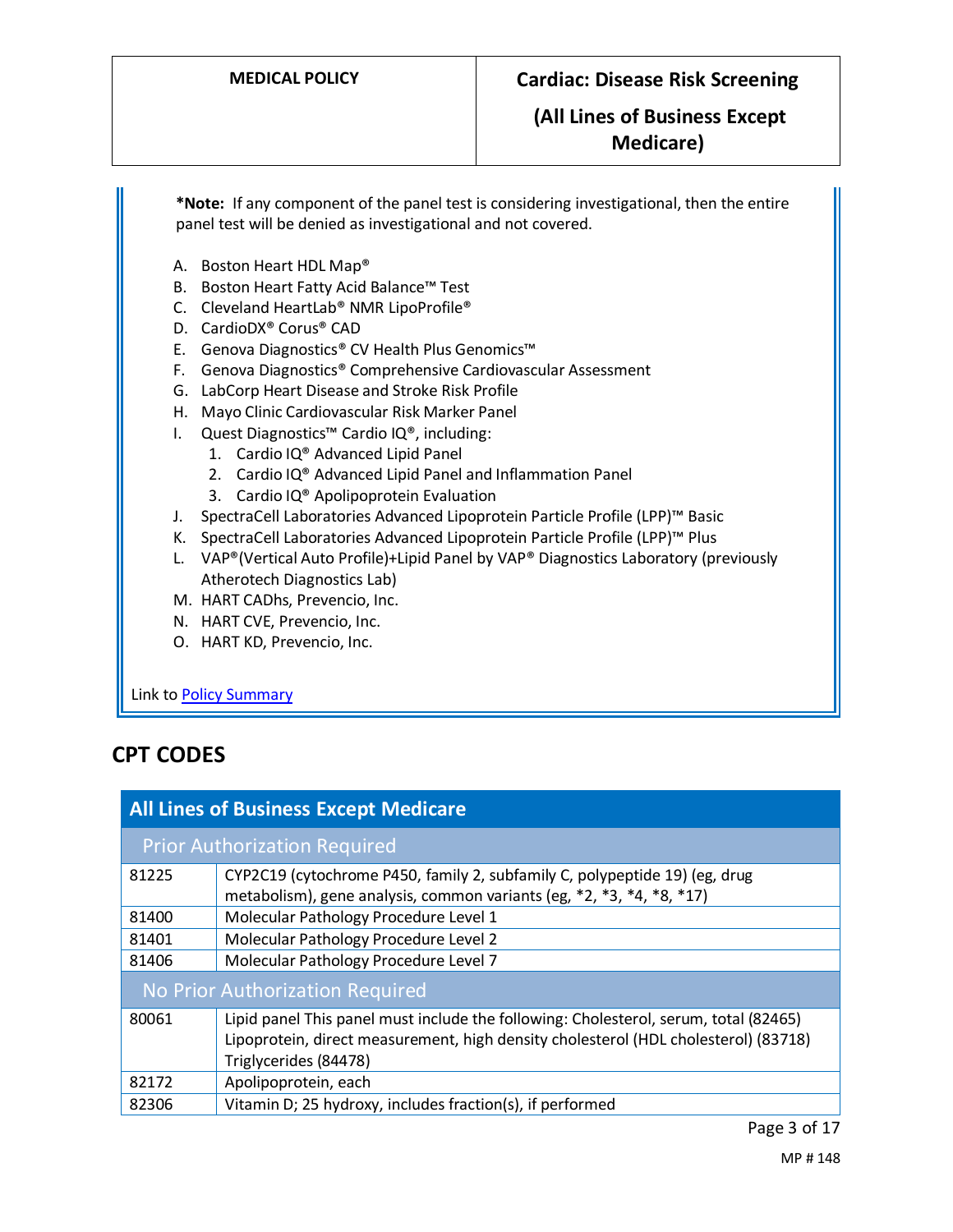| 82397              | Chemiluminescent assay                                                               |
|--------------------|--------------------------------------------------------------------------------------|
| 82542              | Column chromatography, includes mass spectrometry, if performed (eg, HPLC, LC,       |
|                    | LC/MS, LC/MS-MS, GC, GC/MS-MS, GC/MS, HPLC/MS), non-drug analyte(s) not              |
|                    | elsewhere specified, qualitative or quantitative, each specimen                      |
| 82570              | Creatinine; other source                                                             |
| 82610              | Cystatin C                                                                           |
| 82725              | Fatty acids, nonesterified                                                           |
| 82777              | Galectin-3                                                                           |
| 82947              | Glucose; quantitative, blood (except reagent strip)                                  |
| 83036              | Hemoglobin; glycosylated (A1C)                                                       |
| 83090              | Homocysteine                                                                         |
| 83519              | Immunoassay for analyte other than infectious agent antibody or infectious agent     |
|                    | antigen; quantitative, by radioimmunoassay (eg, RIA)                                 |
| 83520              | Immunoassay for analyte other than infectious agent antibody or infectious agent     |
|                    | antigen; quantitative, not otherwise specified                                       |
| 83525              | Insulin; total                                                                       |
| 83695              | Lipoprotein (a)                                                                      |
| 83698              | Lipoprotein-associated phospholipase A2 (Lp-PLA2)                                    |
| 83700              | Lipoprotein, blood; electrophoretic separation and quantitation                      |
| 83701              | Lipoprotein, blood; high resolution fractionation and quantitation of lipoproteins   |
|                    | including lipoprotein subclasses when performed (eg, electrophoresis,                |
|                    | ultracentrifugation)                                                                 |
| 83704              | Lipoprotein, blood; quantitation of lipoprotein particle number(s) (eg, by nuclear   |
|                    | magnetic resonance spectroscopy), includes lipoprotein particle subclass(es), when   |
|                    | performed                                                                            |
| 83719              | Lipoprotein, direct measurement; VLDL cholesterol                                    |
| 83721              | Lipoprotein, direct measurement; LDL cholesterol                                     |
| 83722              | Lipoprotein, direct measurement; small dense LDL cholesterol                         |
| 83880              | Natriuretic peptide                                                                  |
| 84484              | Troponin, quantitative                                                               |
| 84681              | C-peptide                                                                            |
| 85246              | Clotting; factor VIII, VW factor antigen                                             |
| 85384              | Fibrinogen; activity                                                                 |
| 85385              | Fibrinogen; antigen                                                                  |
| 86141              | C-reactive protein; high sensitivity (hsCRP)                                         |
| <b>Not Covered</b> |                                                                                      |
| 0052U              | Lipoprotein, blood, high resolution fractionation and quantitation of lipoproteins,  |
|                    | including all five major lipoprotein classes and subclasses of HDL, LDL, and VLDL by |
|                    | vertical auto profile ultracentrifugation                                            |
| 0119U              | Cardiology, ceramides by liquid chromatography-tandem mass spectrometry, plasma,     |
|                    | quantitative report with risk score for major cardiovascular events                  |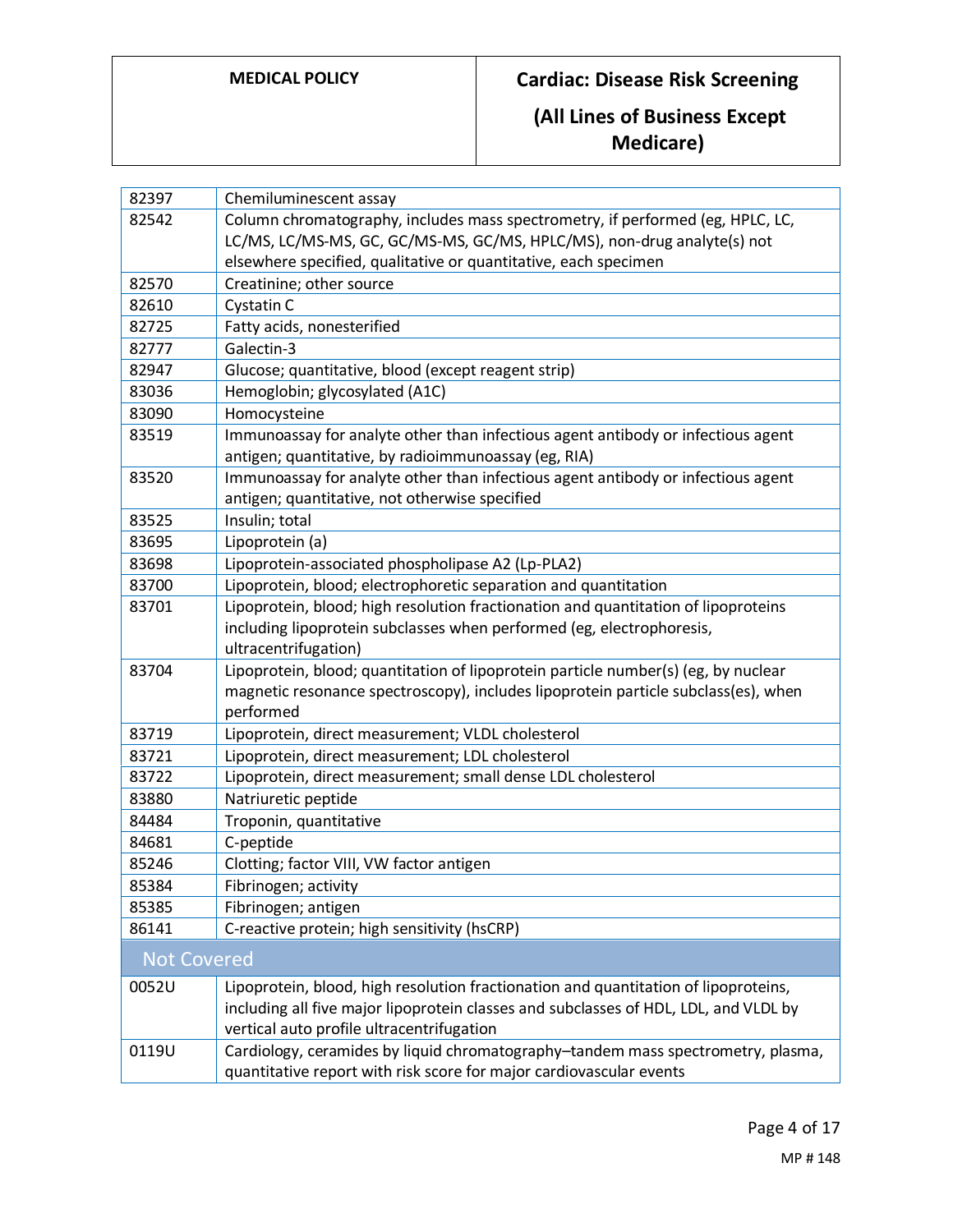## **(All Lines of Business Except Medicare)**

| 0308U | Cardiology (coronary artery disease [CAD]), analysis of 3 proteins (high sensitivity [hs]<br>troponin, adiponectin, and kidney injury molecule-1 [KIM-1]), plasma, algorithm |
|-------|------------------------------------------------------------------------------------------------------------------------------------------------------------------------------|
|       | reported as a risk score for obstructive CAD                                                                                                                                 |
| 0309U | Cardiology (cardiovascular disease), analysis of 4 proteins (NT-proBNP, osteopontin,                                                                                         |
|       | tissue inhibitor of metalloproteinase-1 [TIMP-1], and kidney injury molecule-1 [KIM-                                                                                         |
|       | 1]), plasma, algorithm reported as a risk score for major adverse cardiac event                                                                                              |
| 0310U | Pediatrics (vasculitis, Kawasaki disease [KD]), analysis of 3 biomarkers (NTproBNP, C-                                                                                       |
|       | reactive protein, and T-uptake), plasma, algorithm reported as a risk score for KD                                                                                           |
| 0423T | <b>TERMED 12/31/2021</b>                                                                                                                                                     |
|       | Secretory type II phospholipase A2 (sPLA2-IIA)                                                                                                                               |
| 81291 | MTHFR (5,10-methylenetetrahydrofolate reductase) (eg, hereditary                                                                                                             |
|       | hypercoagulability) gene analysis, common variants (eg, 677T, 1298C)                                                                                                         |
| 81493 | Coronary artery disease, mRNA, gene expression profiling by real-time RT-PCR of 23                                                                                           |
|       | genes, utilizing whole peripheral blood, algorithm reported as a risk score                                                                                                  |
| 83876 | Myeloperoxidase (MPO)                                                                                                                                                        |
|       |                                                                                                                                                                              |

# **DESCRIPTION**

### **Cardiovascular Disease (CVD)**

Cardiovascular disease (also known as heart disease or heart and blood vessel disease) includes numerous health problems, most of which are related to atherosclerosis. Atherosclerosis is the buildup of plaque on the walls of arteries; therefore narrowing the arteries and making it harder for blood to flow through. If a blood clot form, this can cause a heart attack or stroke. Other conditions associated with CVD include congestive heart failure (the heart is not pumping blood as well as it should), arrhythmias (abnormal heart rhythms), and stenosis (when heart valves do not open enough to allow for adequate blood flow).

#### **Cardiovascular Disease (CVD) Risk Assessment**

CVD risk assessment includes the measurement of serum cardiovascular lipids (i.e., simple lipid panel) and the use of a standardized cardiovascular risk calculator (e.g., Framingham risk calculator) to further estimate CVD risk.<sup>1,2</sup> A simple lipid panel is generally composed of the following lipid measures:

- Low-density lipoprotein (LDL) cholesterol
- High-density lipoprotein (HDL) cholesterol
- Triglycerides (a type of fat in the blood)
- Total cholesterol (LDL + HDL + [triglycerides/5])

The results of this CVD risk assessment helps to inform decision making around life style changes (e.g., weight loss) and/or medical therapy (e.g., statins) in order to reduce CVD risk. Several other biomarkers (e.g., apolipoproteins, lipoproteins, homocysteine) and genetic testing (e.g., apolipoprotein E genotype,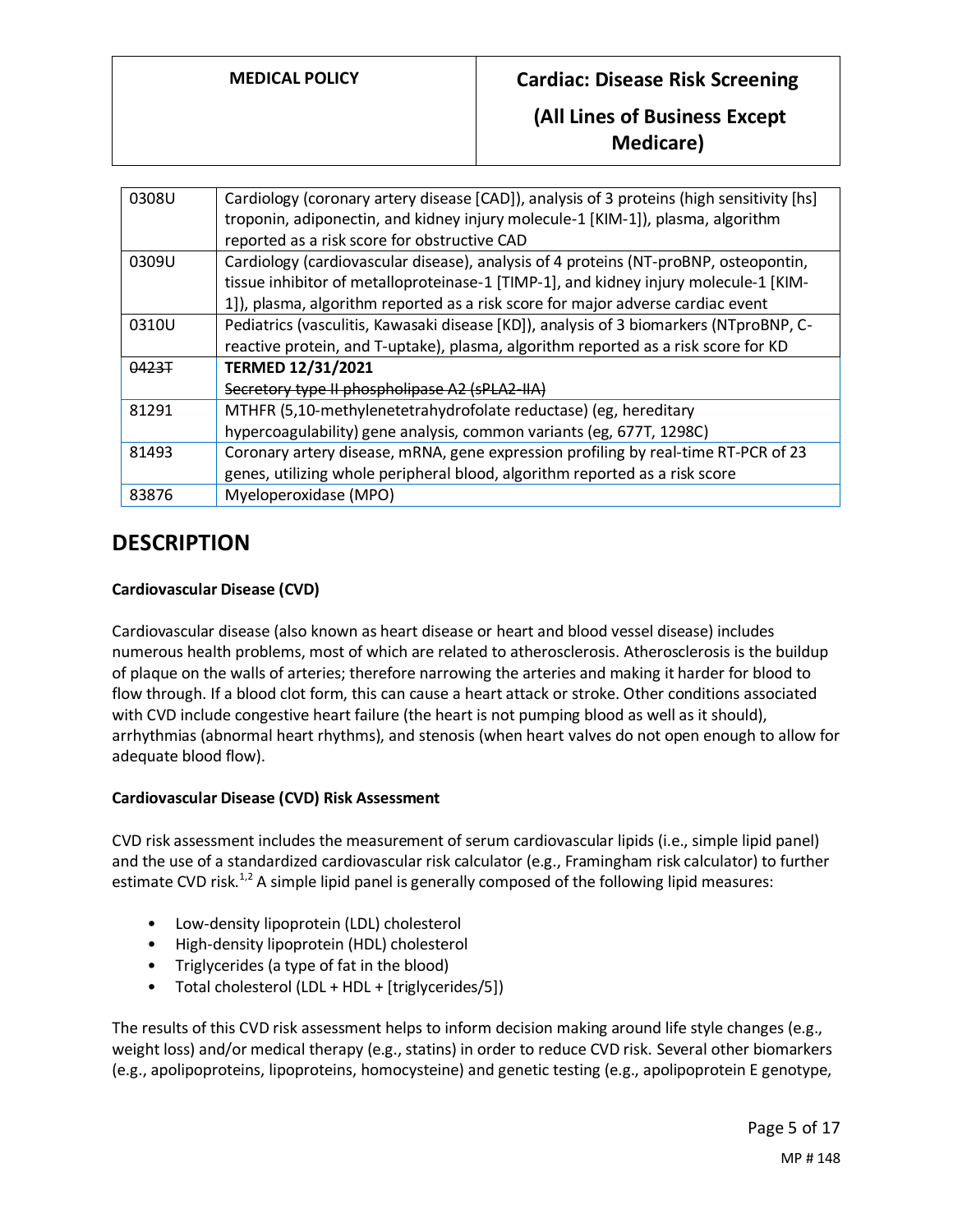CYP2C19 genotype, KIF6 genotype) have been purported as indicators for CVD. These biomarkers and genes are not components of a simple lipid profile and standard CVD risk assessment.

## **Biomarkers and Genotyping for Assessing Cardiovascular Disease Risk<sup>3</sup>**

| <b>Biomarker</b>                                         | <b>Description</b>                                                                                                                                                                                                                                                                                                                                                                                                                                                                                                                                                   |
|----------------------------------------------------------|----------------------------------------------------------------------------------------------------------------------------------------------------------------------------------------------------------------------------------------------------------------------------------------------------------------------------------------------------------------------------------------------------------------------------------------------------------------------------------------------------------------------------------------------------------------------|
| Apolipoprotein A1<br>(ApoA1)                             | ApoA-I is a protein produced in both the liver and intestine. It provides<br>structure to HDL particles as well as activates enzymes that add a fatty<br>acid to cholesterol (esterifies cholesterol) and allows it to enter the core<br>of HDL.                                                                                                                                                                                                                                                                                                                     |
| Apolipoprotein B (ApoB)                                  | ApoB is a protein produced in both the liver and intestine that provides<br>structure to the triglyceride (TG) carrying atherogenic lipoprotein<br>particles. Each particle carries only one apoB protein. Thus, apoB is a<br>direct measure of the number of atherogenic particles in the circulation.<br>ApoB is also a surrogate marker for LDL particle concentration or LDL<br>particle number. ApoB is found on:<br>Very low-density lipoproteins (VLDL)<br>Intermediate-density lipoproteins (IDL)<br>Low-density lipoproteins (LDL)<br>Lp(a)<br>Chylomicrons |
| Apolipoprotein E (apo E)                                 | ApoE is a critical protein component of very low-density lipoprotein<br>(VLDL) and chylomicrons. ApoE is important for:<br>Cholesterol absorption from the intestine<br>Uptake of triglyceride-rich lipoproteins by the liver                                                                                                                                                                                                                                                                                                                                        |
| Cystatin C                                               | Cystatin C is a low molecular weight (13,250 kD) cysteine proteinase<br>inhibitor that is produced by all nucleated cells and found in body fluids,<br>including serum. Since it is formed at a constant rate and freely filtered by<br>the kidneys, its serum concentration is inversely correlated with the<br>glomerular filtration rate (GFR); that is, high values indicate low GFRs<br>while lower values indicate higher GFRs, similar to creatinine.                                                                                                         |
| Fibrinogen mass                                          | Fibrinogen or Factor I is an acute phase inflammatory plasma protein<br>synthesized by the liver and is an essential component in the clotting<br>cascade.                                                                                                                                                                                                                                                                                                                                                                                                           |
| Homocysteine                                             | Homocysteine is a thiol-containing amino acid formed from methionine.<br>Values >15 µmol/L have been associated with increased risk of<br>cardiovascular disease.                                                                                                                                                                                                                                                                                                                                                                                                    |
| Intermediate density<br>lipoproteins (IDL)               | (IDL) is a class of lipoproteins formed in the degradation of very-low-<br>density lipoproteins; some are cleared rapidly into the liver and some are<br>degraded to low-density lipoproteins.                                                                                                                                                                                                                                                                                                                                                                       |
| Lipoprotein-associated<br>phospholipase A2 (Lp-<br>PLA2) | LpPLA2 is an enzyme produced by monocytes/macrophages that breaks<br>down phospholipids. Increased blood levels of LpPLA2 are associated with<br>soft, active growing plaque.                                                                                                                                                                                                                                                                                                                                                                                        |
| Lipoprotein (a) (LP(a))                                  | Lp(a) is a plasma lipoprotein that is composed of two parts:                                                                                                                                                                                                                                                                                                                                                                                                                                                                                                         |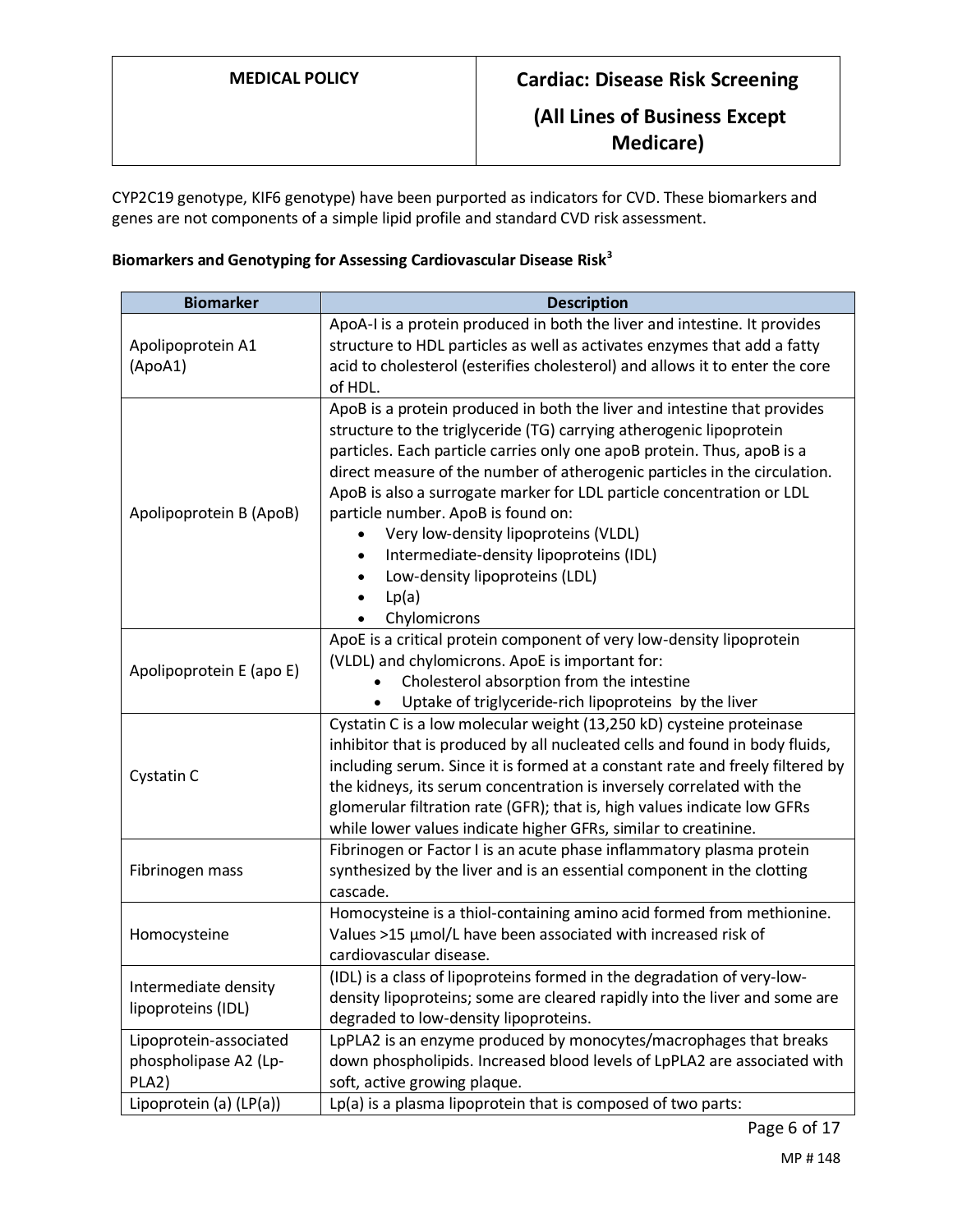|                                                                                                                         | LDL-like particle<br>$\bullet$<br>Apolipoprotein (a) [apo(a)], a protein made in the liver and<br>$\bullet$<br>attached to the apoB portion of this particle                                                                                                 |
|-------------------------------------------------------------------------------------------------------------------------|--------------------------------------------------------------------------------------------------------------------------------------------------------------------------------------------------------------------------------------------------------------|
| Long-chain (LC) omega-3<br>fatty acids                                                                                  | LC omega-3 fatty acids are a specific group of polyunsaturated fatty acids<br>(PUFA) that are the building blocks of most fats and oils. LC omega-3<br>includes eicosapentaenoic acid (EPA), docosapentaenoic acid (DPA), and<br>docosahexaenoic acid (DHA). |
| Microalbumin                                                                                                            | Albumin is a protein in the body that is necessary for cell growth and<br>tissue repair. A level of microalbumin in the urine is indicative of kidney<br>damage.                                                                                             |
| Myeloperoxidase (MPO)                                                                                                   | This is an enzyme made by white blood cells in the artery wall. Elevated<br>levels of MPO indicate the presence of unstable plaque or buildup in the<br>arterial wall.                                                                                       |
| Natriuretic peptides,<br>including B-type<br>natriuretic peptide (BNP)<br>and N-terminal proBNP<br>(NT-proBNP)          | Natriuretic peptides (NPs) are hormones which are mainly secreted from<br>the heart. B-type NPs (BNPs) are purported to have important diagnostic<br>value in heart failure.                                                                                 |
| Very low-density<br>lipoprotein (VLDL)<br>particles, small dense<br>low-density lipoprotein<br>(sdLDL), small dense LDL | VLDL-C is a calculation that indicates the amount of VLDL lipoproteins in<br>the bloodstream.                                                                                                                                                                |

| Gene                                      | <b>Description</b>                                                                                                                                                                                                                                                                                                                                                                               |
|-------------------------------------------|--------------------------------------------------------------------------------------------------------------------------------------------------------------------------------------------------------------------------------------------------------------------------------------------------------------------------------------------------------------------------------------------------|
| Apolipoprotein E<br>genotype <sup>4</sup> | The genetic test identifies individuals with altered lipid transport. The<br>APOE gene has three common alleles (e2, e3, e4) that encode for three<br>protein isoforms (E2, E3, E4). ApoE3 is the most common form of apoE.<br>Population frequencies for these APOE alleles are:<br>e2 (15%)<br>e3 (65%)<br>e4 (20%)                                                                            |
| CYP2C19 genotype <sup>4</sup>             | CYP2C19 polymorphisms are inherited variations in the DNA sequence of<br>the gene that codes for the cytochrome P450 (CYP) enzyme 2C19. This<br>enzyme is found in the liver and converts the pro-drug clopidogrel<br>(PLAVIX <sup>®</sup> ) to its active form.                                                                                                                                 |
| Kinesin-like protein 6<br>$(KIF6)^5$      | This gene encodes a member of a family of molecular motors which are<br>involved in intracellular transport of protein complexes, membrane<br>organelles, and messenger ribonucleic acid along microtubules. This gene<br>is ubiquitously expressed in coronary arteries and other vascular tissue. A<br>naturally occurring mutation in this gene is associated with coronary heart<br>disease. |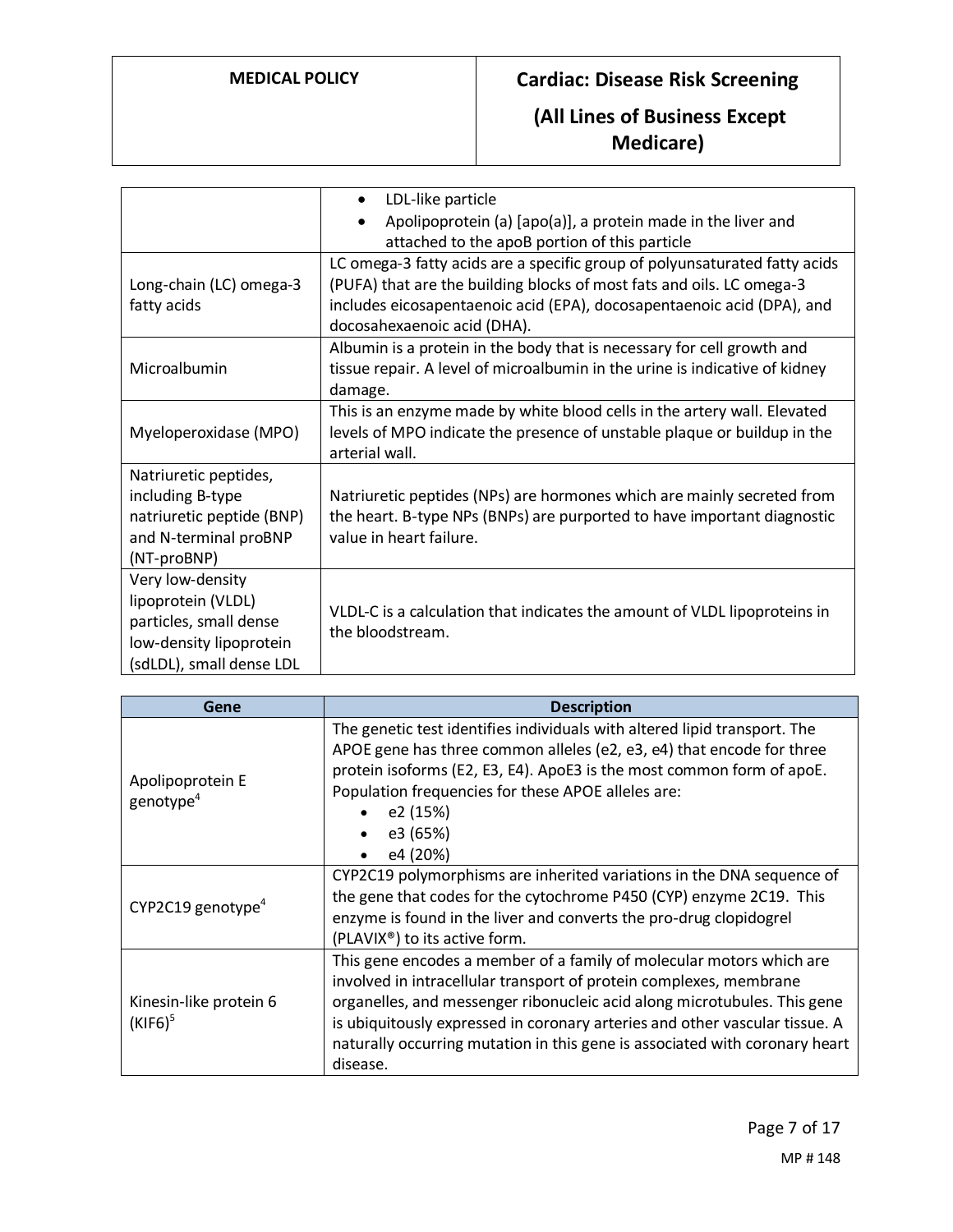# **(All Lines of Business Except Medicare)**

| Lipoprotein (a) (LPA)<br>genotyping <sup>6</sup>            | Two single nucleotide polymorphisms (SNPs) have been identified at the<br>Lp(a) locus (LPA) on chromosome 6q26 -27 (rs3798220 and rs10455872)<br>that are associated Lp(a) levels and possible coronary artery disease.                                                                                                                                                                                                                                                                                                                                                                                                                           |
|-------------------------------------------------------------|---------------------------------------------------------------------------------------------------------------------------------------------------------------------------------------------------------------------------------------------------------------------------------------------------------------------------------------------------------------------------------------------------------------------------------------------------------------------------------------------------------------------------------------------------------------------------------------------------------------------------------------------------|
| Methylenetetrahydrofolat<br>e reductase (MTHFR) $4$         | MTHFR (methylenetetrahydrofolate reductase) is the enzyme responsible<br>for metabolizing folate which, in turn, is essential for converting<br>homocysteine to methionine. Homocysteine is a necessary amino acid<br>that plays an important role in metabolism, but high levels are related to<br>a higher risk of coronary heart disease, stroke and peripheral vascular<br>disease. The intended use of MTHFR genetic testing is, along with<br>assessing homocysteine levels, to assess and minimize a patient's risk for<br>cardiovascular disease (CVD) through nutritional therapy and possibly clot<br>prevention with low dose aspirin. |
| 4q25 atrial fibrillation (AF)<br>risk genotype <sup>7</sup> | Common single nucleotide polymorphisms (SNPs) at chromosome 4q25<br>(rs2200733, rs10033464) are associated with both lone and typical AF.<br>Risk alleles at 4q25 have recently been shown to predict recurrence of AF.                                                                                                                                                                                                                                                                                                                                                                                                                           |
| 9p21 genotype <sup>8</sup>                                  | Multiple variants in the 9p21 locus (ie, the p21 locus on chromosome 9)<br>are associated with risk of coronary heart disease (CHD). These variants<br>are highly correlated and can be used to define the at-risk alleles. About<br>50% of individuals (ie, risk variant heterozygous carriers) carry one copy of<br>an at-risk allele and 23% of individuals (risk variant homozygous carriers)<br>carry 2 copies of an at-risk allele.                                                                                                                                                                                                         |

#### <span id="page-7-0"></span>**Cardiovascular Disease Risk Panels**

| Panel                                    | <b>Measures</b>                                                             |
|------------------------------------------|-----------------------------------------------------------------------------|
| Boston Heart HDL Map <sup>®9</sup>       | 5 HDL subclasses<br>$\bullet$                                               |
|                                          | Apolipoprotein A-I                                                          |
|                                          | Measures all the major fatty acids in plasma and reports:                   |
|                                          | Saturated Fatty Acid Index                                                  |
|                                          | <b>Trans Fatty Acid Index</b>                                               |
|                                          | Monounsaturated Fatty Acid Index                                            |
|                                          | Unsaturated/Saturated Ratio Index<br>$\bullet$                              |
| Boston Heart Fatty Acid                  | Omega-3 Fatty Acid Index                                                    |
| Balance <sup>™</sup> Test <sup>4,9</sup> | Omega-6 Fatty Acid Index                                                    |
|                                          | EPA/AA Ratio Index<br>$\bullet$                                             |
|                                          | Omega-3/Omega-6 Ratio Index<br>٠                                            |
|                                          | Levels of all the major omega-3 fatty acids including EPA, DHA<br>$\bullet$ |
|                                          | and ALA as well as the two major omega-6 fatty acids, AA and                |
|                                          | LA                                                                          |
| Cleveland HeartLab <sup>®</sup>          | Simple lipid panel plus lipoprotein subclasses (e.g., very low density      |
| Lipoprotein Fractionation,<br>$NMR^{10}$ | lipoproteins)                                                               |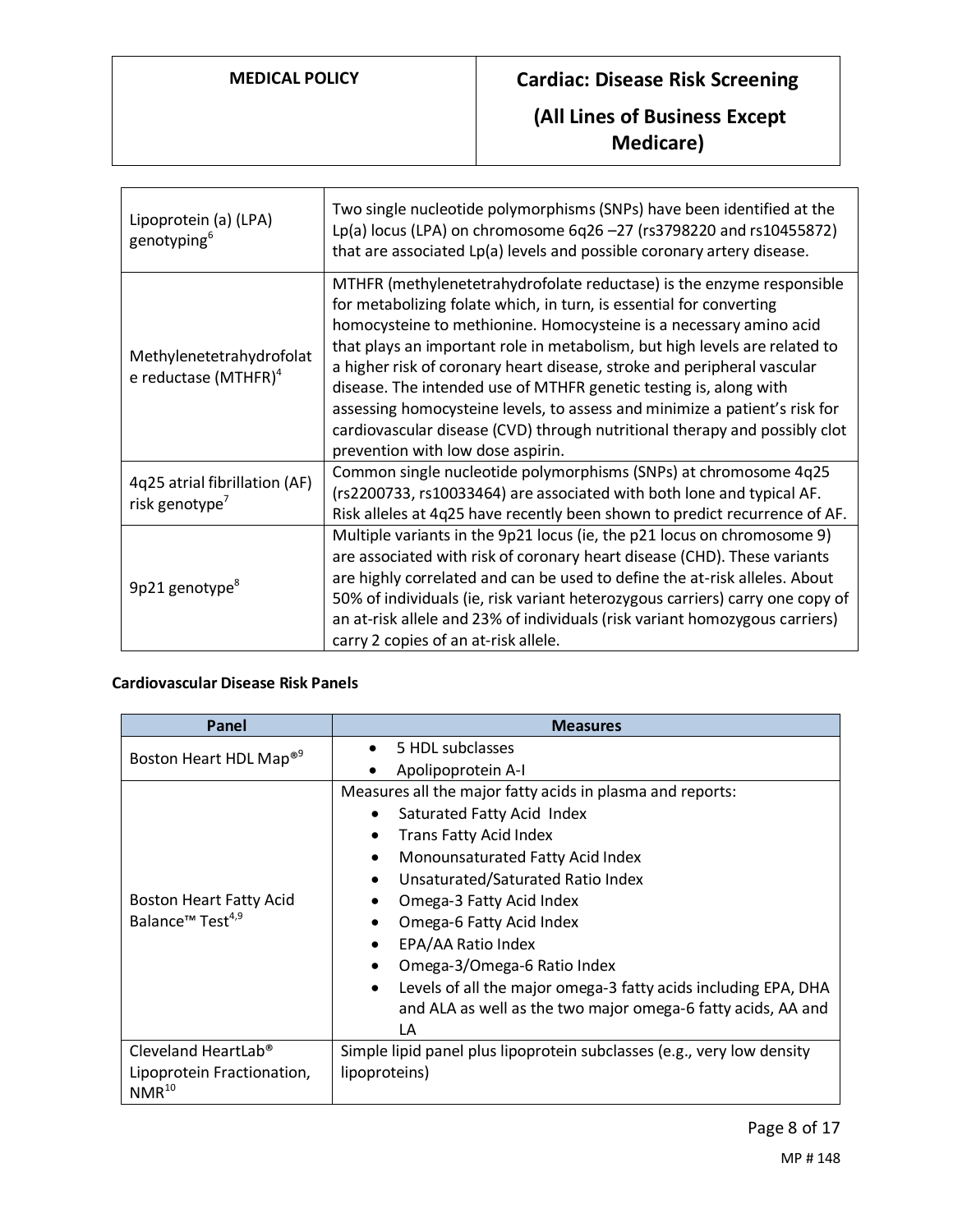| CardioDX® Corus® CAD <sup>11</sup>                                                             | 23 genes, including:<br>L18RAP, TNFAIP6, CASP5, IL8RB, KCNE3, TLR4, TNFRSF10C, S100A8,<br>S100A12, CLEC4, RPL8 (men), NCF4, AQP9 (women), SLAMF7, KLRC4,<br>TMC8, CD3D, SPIB, CD79B, AF289562 (not yet described), TSPAN16<br>(men), TFCP2, and HNRPF                                                                                                                                                                                                                                                                                                                                                                                                                                        |
|------------------------------------------------------------------------------------------------|----------------------------------------------------------------------------------------------------------------------------------------------------------------------------------------------------------------------------------------------------------------------------------------------------------------------------------------------------------------------------------------------------------------------------------------------------------------------------------------------------------------------------------------------------------------------------------------------------------------------------------------------------------------------------------------------|
| Genova Diagnostics® CV<br>Health Plus Genomics™ <sup>12</sup>                                  | <b>Lipid Markers</b><br>LDL, HDL, Total Cholesterol, Triglycerides<br>LDL - Particle Number and Size<br>HDL - Particle Number and Size<br>Lipoprotein (a)<br>$\bullet$<br>Independent Risk Factors<br>High Sensitivity CRP (hs-CRP)<br>٠<br>Lp-PLA2 (PLAC)<br>$\bullet$<br>Fibrinogen<br>٠<br>Homocysteine<br>$\bullet$<br>Insulin Resistance Score by Lipid Fractionation, combining:<br>Small LDL - Particle Number<br>٠<br><b>LDL Size</b><br>$\bullet$<br>Large VLDL - Particle Number<br><b>VLDL Size</b><br>Large HDL - Particle Number<br><b>HDL Size</b><br>$\bullet$<br>Genotyping<br><b>APOE</b><br>٠<br><b>MTHFR</b><br>Factor II (prothrombin)<br>Factor V (Leiden)<br>$\bullet$ |
| Genova Diagnostics <sup>®</sup><br>Comprehensive<br>Cardiovascular<br>Assessment <sup>13</sup> | <b>HDL</b><br>$\bullet$<br>LDL<br>٠<br>total cholesterol (including ratios)<br>٠<br>triglycerides<br>lipoprotein(a)<br>homocysteine<br>apolipoprotein A1<br>apolipoprotein B<br>fibrinogen<br>C-reactive protein<br>$\bullet$                                                                                                                                                                                                                                                                                                                                                                                                                                                                |
| LabCorp Heart Disease and<br>Stroke Risk Profile <sup>14</sup>                                 | C-reactive protein, cardiac<br>$\bullet$<br>fibrinogen activity<br>lipoprotein (a)<br>von Willebrand factor antigen                                                                                                                                                                                                                                                                                                                                                                                                                                                                                                                                                                          |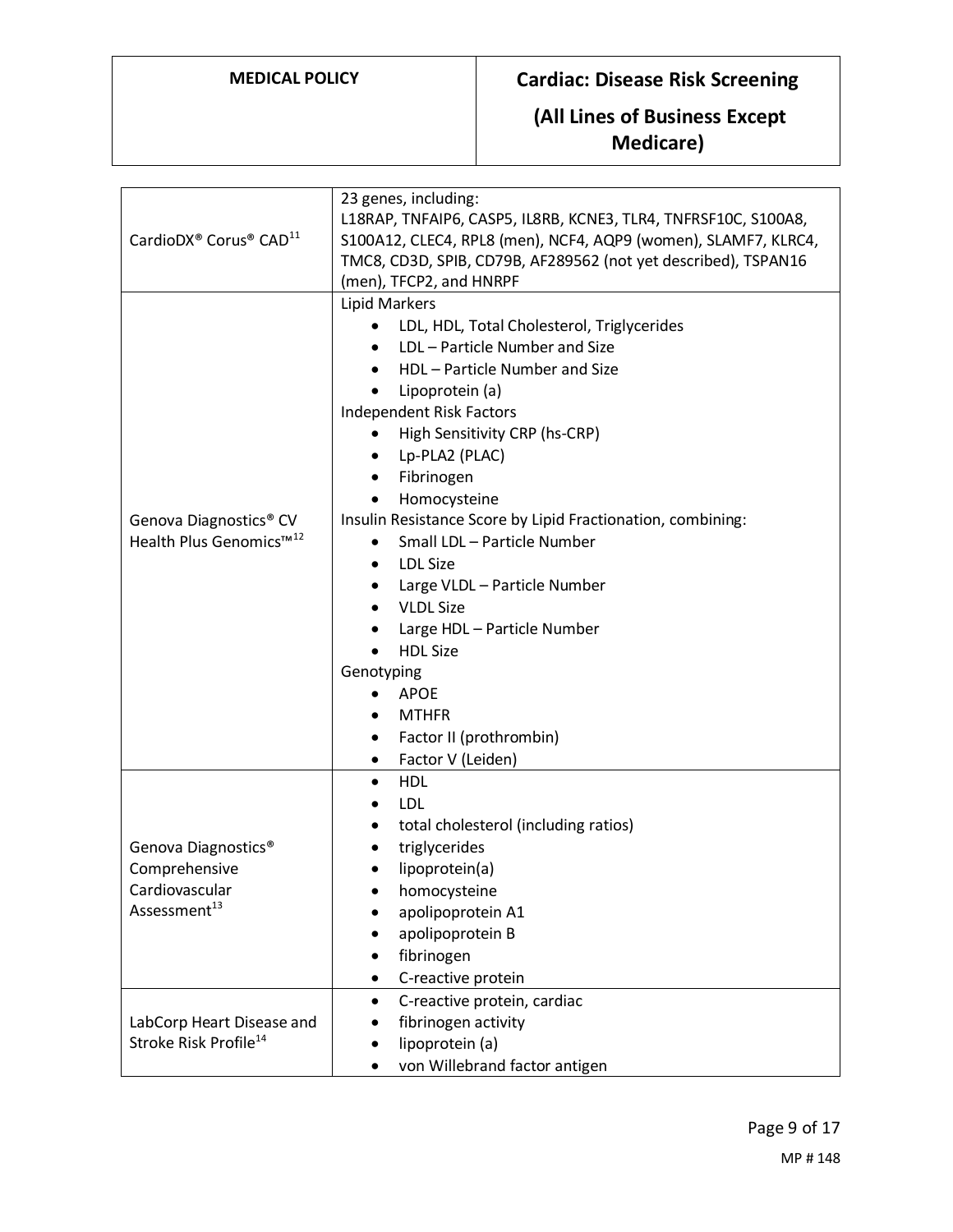## **(All Lines of Business Except Medicare)**

| Mayo Clinic Cardiovascular<br>Risk Marker Panel <sup>15</sup>     | Simple lipid panel, plus:                                       |
|-------------------------------------------------------------------|-----------------------------------------------------------------|
|                                                                   | Lipoprotein (a)                                                 |
|                                                                   | high sensitivity C-reactive protein                             |
|                                                                   | Simple lipid panel, plus:                                       |
| Quest Diagnostics™ Cardio                                         | lipoprotein subfractions (e.g., small density LDL)<br>$\bullet$ |
| IQ <sup>®</sup> Advanced Lipid Panel <sup>16</sup>                | apolipoprotein B<br>$\bullet$                                   |
|                                                                   | lipoprotein (a)<br>$\bullet$                                    |
|                                                                   | Simple lipid panel, plus:                                       |
|                                                                   | lipoprotein subfractions (e.g., small density LDL)              |
| Quest Diagnostics™ Cardio<br>IQ <sup>®</sup> Advanced Lipid Panel | apolipoprotein B                                                |
| and Inflammation Panel <sup>17</sup>                              | lipoprotein (a)<br>$\bullet$                                    |
|                                                                   | high sensitivity C-reactive protein<br>$\bullet$                |
|                                                                   | Lp-PLA2 activity<br>$\bullet$                                   |
| Quest Diagnostics™ Cardio                                         | apolipoprotein A1<br>$\bullet$                                  |
| IQ <sup>®</sup> Apolipoprotein                                    | apolipoprotein B<br>٠                                           |
| Evaluation <sup>18</sup>                                          | apolipoprotein B/A1 ratio<br>٠                                  |
|                                                                   | Lipoprotein Fractionation<br>$\bullet$                          |
|                                                                   | Lipoprotein Particle Numbers                                    |
| SpectraCell Laboratories<br>Advanced Lipoprotein                  | <b>Total Cholesterol</b>                                        |
| Particle Profile (LPP)™                                           | <b>HDL Cholesterol</b>                                          |
| Basic <sup>19</sup>                                               | <b>LDL Cholesterol</b>                                          |
|                                                                   | Triglycerides<br>٠                                              |
|                                                                   | Lipoprotein (a)<br>$\bullet$                                    |
|                                                                   | Lipoprotein Fractionation<br>$\bullet$                          |
|                                                                   | Lipoprotein Particle Numbers<br>$\bullet$                       |
|                                                                   | <b>Total Cholesterol</b><br>$\bullet$                           |
|                                                                   | <b>HDL Cholesterol</b>                                          |
| SpectraCell Laboratories                                          | <b>LDL Cholesterol</b>                                          |
| Advanced Lipoprotein                                              | Triglycerides                                                   |
| Particle Profile (LPP)™                                           | hs-CRP                                                          |
| Plus <sup>19</sup>                                                | Homocysteine<br>٠                                               |
|                                                                   | Apolipoprotein A-1                                              |
|                                                                   | Apolipoprotein B<br>$\bullet$                                   |
|                                                                   | Lipoprotein (a)                                                 |
|                                                                   | Insulin                                                         |

# **REVIEW OF EVIDENCE & CLINICAL PRACTICE GUIDELINES**

A review of the ECRI, Hayes, Cochrane, and PubMed databases was conducted regarding biomarkers and genotyping to assess cardiovascular disease risk. Below is a summary of the available evidence identified through April of 2021.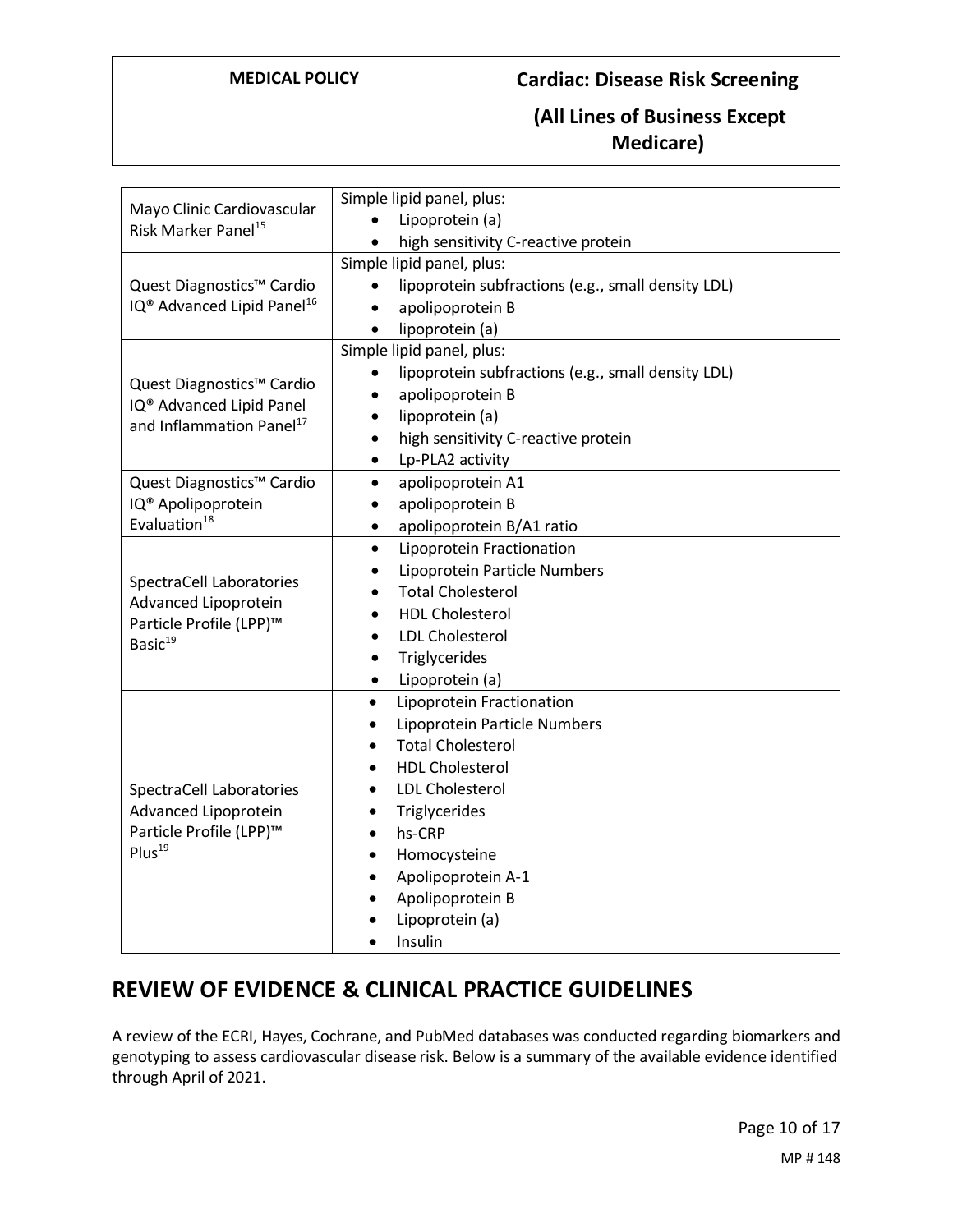### Clinical Utility

Clinical utility is defined as, "the ability of a screening or diagnostic test to prevent or ameliorate adverse health outcomes such as mortality, morbidity, or disability through the adoption of efficacious treatments conditioned on test results."<sup>20</sup> A test must have established the following components to demonstrate clinical utility:

- Leads to changes in clinical management of the patient that improve outcomes
- Eliminates the need for further clinical workup or invasive testing
- Leads to discontinuation of interventions that are unnecessary and/or ineffective
- Leads to initiation of effective medication(s) and/or changes in dosing of a medication that is likely to improve outcomes
- Leads to discontinuation of medications that are ineffective or harmful
- Provides prognostic information not revealed by standard laboratory and/or clinical testing that reclassifies patients into clinically relevant prognostic categories for which there are different treatment strategies

Of note, in order to receive FDA approval a test or assay must demonstrate analytical and clinical validity. However, the FDA does not review clinical utility; therefore, FDA approval does not indicate clinical utility and subsequent medical necessity.

#### **Biomarkers for Assessing Cardiovascular Disease Risk**

| <b>Biomarker</b>          | Evidence                                                                        |
|---------------------------|---------------------------------------------------------------------------------|
|                           | The 2016 Centers for Disease Control and Prevention and                         |
|                           | Laboratory Medicine Best Practices (LMBP) systematic review and                 |
|                           | evidence-based guideline for lipoprotein biomarkers and risk of                 |
| Apolipoprotein A1 (ApoA1) | cardiovascular disease stated, "(b)ecause of the insufficient                   |
|                           | available evidence, no recommendations could be made for or                     |
|                           | against the effectiveness of apo A-1 practices to predict the CVD<br>events."21 |
|                           | The 2013 American College of Cardiology/American Heart                          |
|                           | Association evidence-based guideline for cardiovascular risk                    |
| Apolipoprotein B (ApoB)   | assessment states that the contribution of ApoB for risk assessment             |
|                           | for a first ASCVD event is uncertain at present. <sup>22</sup>                  |
|                           | The 2010 American College of Cardiology/American Heart                          |
|                           | Association evidence-based guideline for cardiovascular risk                    |
|                           | assessment states, "(m)easurement of lipid parameters, including                |
| Apolipoprotein E (ApoE)   | lipoproteins, apolipoproteins, particle size, and density, beyond a             |
|                           | standard fasting lipid profile is not recommended for cardiovascular            |
|                           | risk assessment in asymptomatic adults. (Level of Evidence: C)" <sup>23</sup>   |
|                           | The 2013 ACC/AHA guideline provides no recommendation for or                    |
|                           | against the use of ApoE screening in symptomatic adults.                        |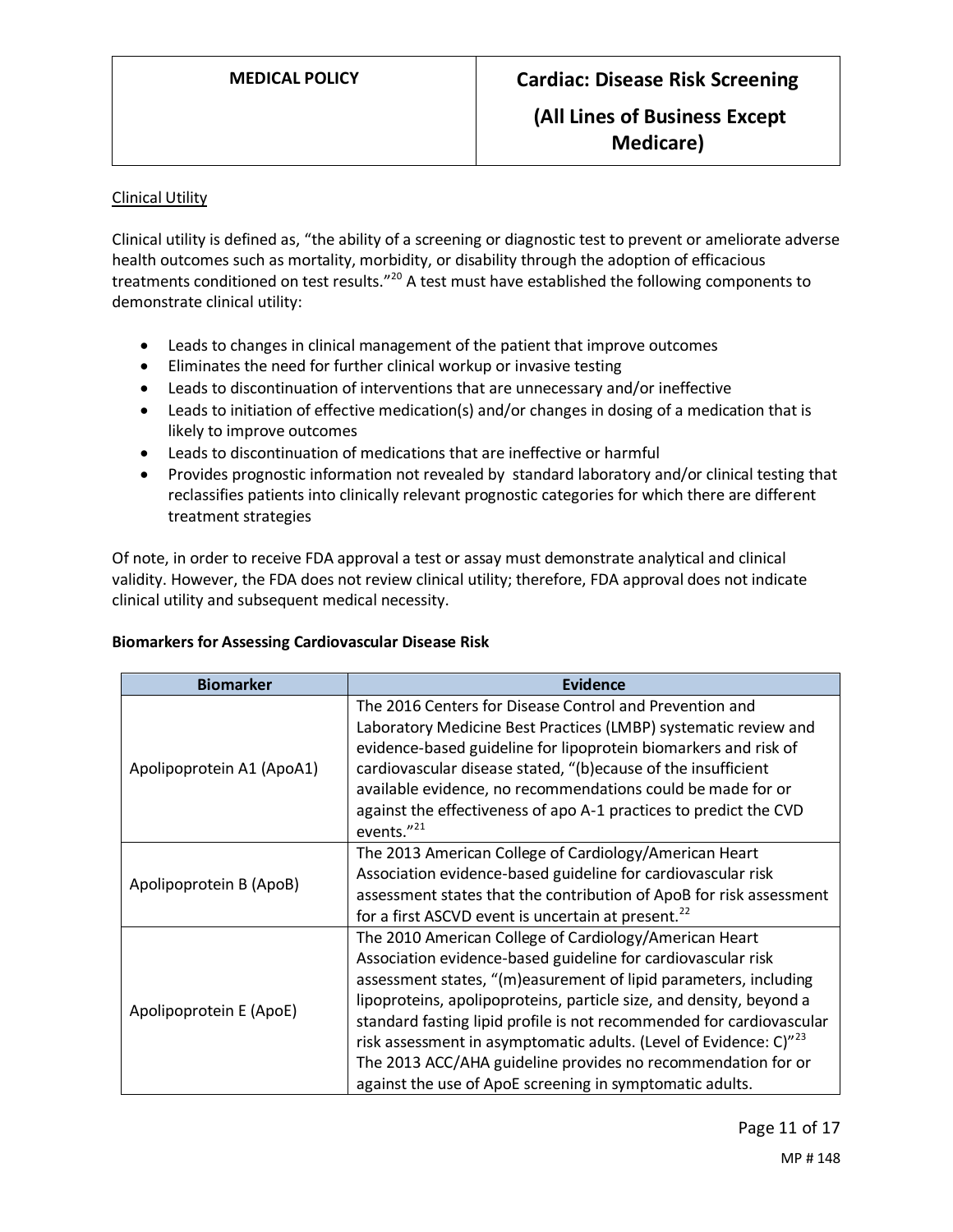| Cystatin C                                                                                                           | The National Academy of Clinical Biochemistry Laboratory Medicine<br>Practice guidelines for emerging biomarkers for primary prevention<br>of cardiovascular disease stated, "(c)ystatin C may be a more<br>powerful predictor of cardiovascular events than estimated GFR<br>(eGFR) calculation based on creatinine. Research should be<br>conducted to examine if interventions based on cystatin C<br>measurements for risk stratification in individuals with diminished<br>estimated GFR will provide added clinical benefit. (Classification of<br>recommendation: Ila; Level of evidence: C)" <sup>24</sup> |
|----------------------------------------------------------------------------------------------------------------------|--------------------------------------------------------------------------------------------------------------------------------------------------------------------------------------------------------------------------------------------------------------------------------------------------------------------------------------------------------------------------------------------------------------------------------------------------------------------------------------------------------------------------------------------------------------------------------------------------------------------|
| Fibrinogen mass                                                                                                      | The National Academy of Clinical Biochemistry Laboratory Medicine<br>Practice guidelines for emerging biomarkers for primary prevention<br>of cardiovascular disease stated, "(t)here are sufficient data that<br>fibrinogen is an independent marker of CVD risk; however, because<br>of analytical concerns, insufficient assay standardization, and<br>uncertainty in identifying treatment strategies, measurement is not<br>recommended for this application. (Classification of<br>recommendation: III; Level of evidence: A)" <sup>24</sup>                                                                 |
| Homocysteine                                                                                                         | The National Academy of Clinical Biochemistry Laboratory Medicine<br>Practice guidelines for emerging biomarkers for primary prevention<br>of cardiovascular disease stated, "(t)he clinical application of<br>homocysteine measurement for risk assessment or primary<br>prevention of CVD is uncertain." <sup>24</sup>                                                                                                                                                                                                                                                                                           |
| Intermediate density                                                                                                 | The National Academy of Clinical Biochemistry Laboratory Medicine                                                                                                                                                                                                                                                                                                                                                                                                                                                                                                                                                  |
| lipoproteins (IDL)                                                                                                   | Practice guidelines for emerging biomarkers for primary prevention                                                                                                                                                                                                                                                                                                                                                                                                                                                                                                                                                 |
| Lipoprotein-associated                                                                                               | of cardiovascular disease gave the following recommendations for                                                                                                                                                                                                                                                                                                                                                                                                                                                                                                                                                   |
| phospholipase A2 (Lp-PLA2)                                                                                           | lipoprotein subclasses and the estimation of CVD risk:                                                                                                                                                                                                                                                                                                                                                                                                                                                                                                                                                             |
| Lipoprotein (a) (LP(a))                                                                                              | Lipoprotein subclasses, especially the number or concentration<br>$\bullet$                                                                                                                                                                                                                                                                                                                                                                                                                                                                                                                                        |
| Very low-density lipoprotein<br>(VLDL) particles, small dense<br>low-density lipoprotein<br>(sdLDL), small dense LDL | of small dense LDL particles, have been shown to be related to<br>the development of initial coronary heart disease events, but<br>the data analyses of existing studies are generally not adequate<br>to show added benefit over standard risk assessment for<br>primary prevention. (Classification of recommendation: III<br>(lipoprotein subclass determination is not recommended); Level<br>of Evidence: A)<br>LP(a) screening is not warranted for primary prevention and<br>٠<br>assessment of cardiovascular risk. (Classification of<br>recommendation: III (against measurement); Level of evidence:    |
|                                                                                                                      | $(A)^{24}$<br>A 2016 Agency for Healthcare Research and Quality (AHRQ)                                                                                                                                                                                                                                                                                                                                                                                                                                                                                                                                             |
| Long-chain (LC) omega-3 fatty<br>acids                                                                               | systematic review on omega-3 fatty acids and cardiovascular                                                                                                                                                                                                                                                                                                                                                                                                                                                                                                                                                        |
|                                                                                                                      | disease concluded the following:                                                                                                                                                                                                                                                                                                                                                                                                                                                                                                                                                                                   |
|                                                                                                                      | Higher intakes of LC omega-3s (primarily EPA and DHA from<br>$\bullet$                                                                                                                                                                                                                                                                                                                                                                                                                                                                                                                                             |
|                                                                                                                      | foods such as fish and seafood as well as dietary supplements)                                                                                                                                                                                                                                                                                                                                                                                                                                                                                                                                                     |
|                                                                                                                      | lower triglyceride levels and raise high-density lipoprotein                                                                                                                                                                                                                                                                                                                                                                                                                                                                                                                                                       |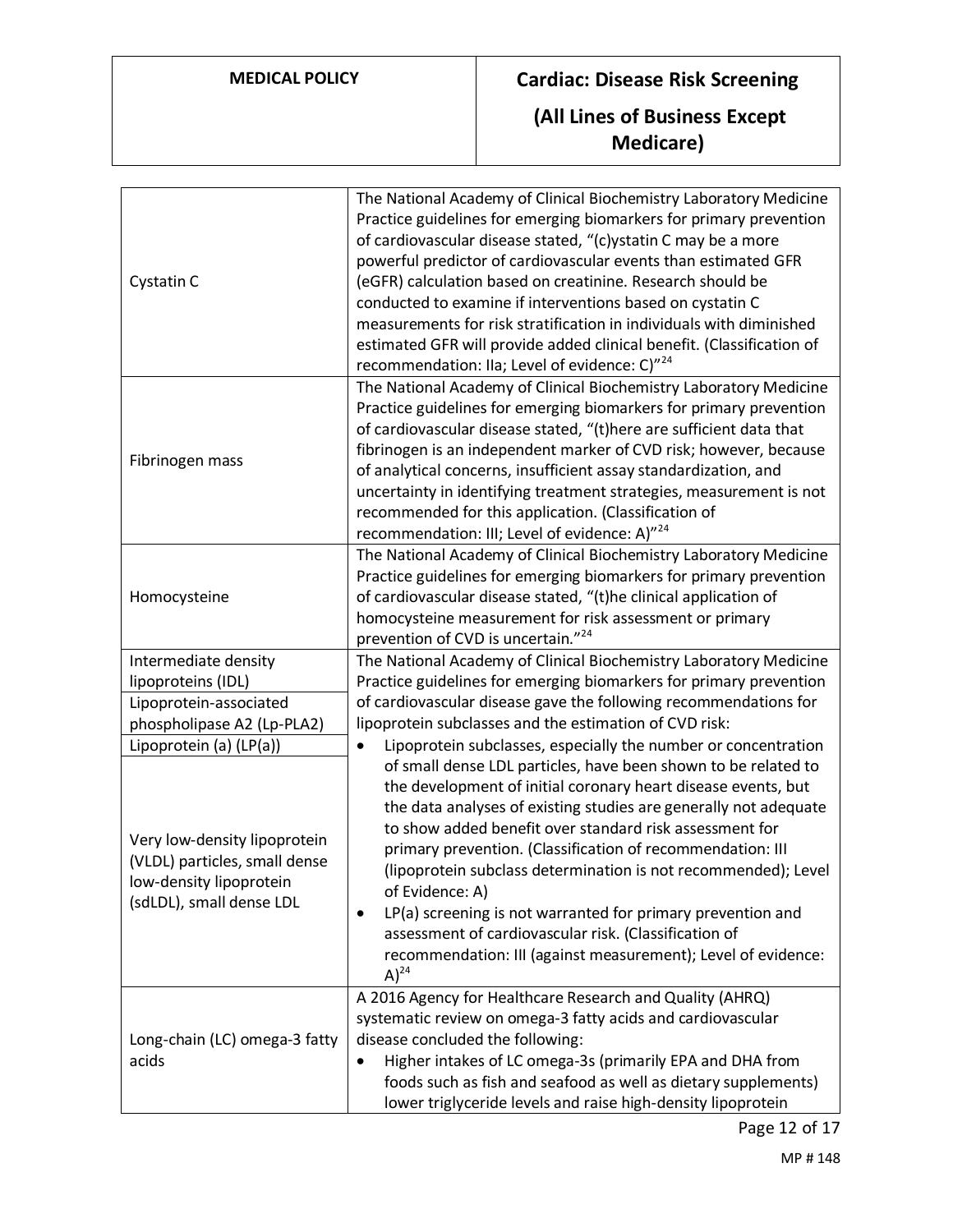|                                                                                                             | levels, but also raise low-density lipoprotein levels. However, LC<br>omega-3s do not affect major adverse cardiovascular events or<br>rates of coronary revascularization, sudden cardiac death, or all-<br>cause death.<br>LC omega-3s have inconsistent effects on the risk of cardiac<br>death based on the results of five randomized controlled<br>trials. $^{25}$                                                                                                                                                                                                                                                                                                                                                                                                                                                                                                                                                                                                                                                                                |
|-------------------------------------------------------------------------------------------------------------|---------------------------------------------------------------------------------------------------------------------------------------------------------------------------------------------------------------------------------------------------------------------------------------------------------------------------------------------------------------------------------------------------------------------------------------------------------------------------------------------------------------------------------------------------------------------------------------------------------------------------------------------------------------------------------------------------------------------------------------------------------------------------------------------------------------------------------------------------------------------------------------------------------------------------------------------------------------------------------------------------------------------------------------------------------|
| Microalbumin                                                                                                | The 2013 American College of Cardiology/American Heart<br>Association evidence-based guideline for cardiovascular risk<br>assessment states that the contribution of albuminuria for risk<br>assessment for a first ASCVD event is uncertain at present. <sup>22</sup>                                                                                                                                                                                                                                                                                                                                                                                                                                                                                                                                                                                                                                                                                                                                                                                  |
| Myeloperoxidase (MPO)                                                                                       | Few studies have purported an association between<br>myeloperoxidase levels and CVD risk in prepubescent obese<br>children. <sup>26-28</sup> However, no studies have evaluated how this may<br>affect disease management and patient health outcomes.                                                                                                                                                                                                                                                                                                                                                                                                                                                                                                                                                                                                                                                                                                                                                                                                  |
| Natriuretic peptides,<br>including B-type natriuretic<br>peptide (BNP) and N-terminal<br>proBNP (NT-proBNP) | The National Academy of Clinical Biochemistry Laboratory Medicine<br>Practice guidelines for emerging biomarkers for primary prevention<br>of cardiovascular disease gave the following recommendations<br>regarding natriuretic peptides and CVD risk:<br>Increased BNP or NT-proBNP concentrations are associated<br>with increased mortality in the next 2-7 years in community-<br>based populations. However, the benefits of therapy based on<br>these measurements are uncertain. Measurement for CVD risk<br>assessment in the primary prevention setting is unwarranted.<br>(Classification of recommendation: III (against measurement);<br>Level of evidence: B)<br>More research should be performed to determine if BNP and<br>$\bullet$<br>NT-proBNP measurements are useful in identifying individuals<br>who are at increased risk of developing heart failure and might<br>benefit from therapies for prevention of heart failure and<br>cardiovascular disease. (Classification of recommendation: I;<br>Level of evidence: $C)^{24}$ |

#### **Genotyping for Assessing Cardiovascular Disease Risk**

The 2010 American College of Cardiology Foundation/ American Heart Association Task Force on Practice Guidelines evidence-based guidelines for cardiovascular risk assessment do not recommend the use of genotype testing for CHD risk assessment (Level of Evidence: B).<sup>29</sup> The guidelines states, "(g)iven the very small OR [odds ratio] and the small incremental risk information of the individual polymorphisms, the writing committee judged that genomic tests for CHD risk currently offer no proven benefit in risk assessment when added to a global basic risk score such as the FRS [Framingham Risk Score]." Additionally, "(s)tudies assessing whether genotype testing enhances motivation and success with adherence to recommended lifestyle and medical therapies demonstrate mixed results." There is also a lack of data to determine whether genotype testing alters disease management or improves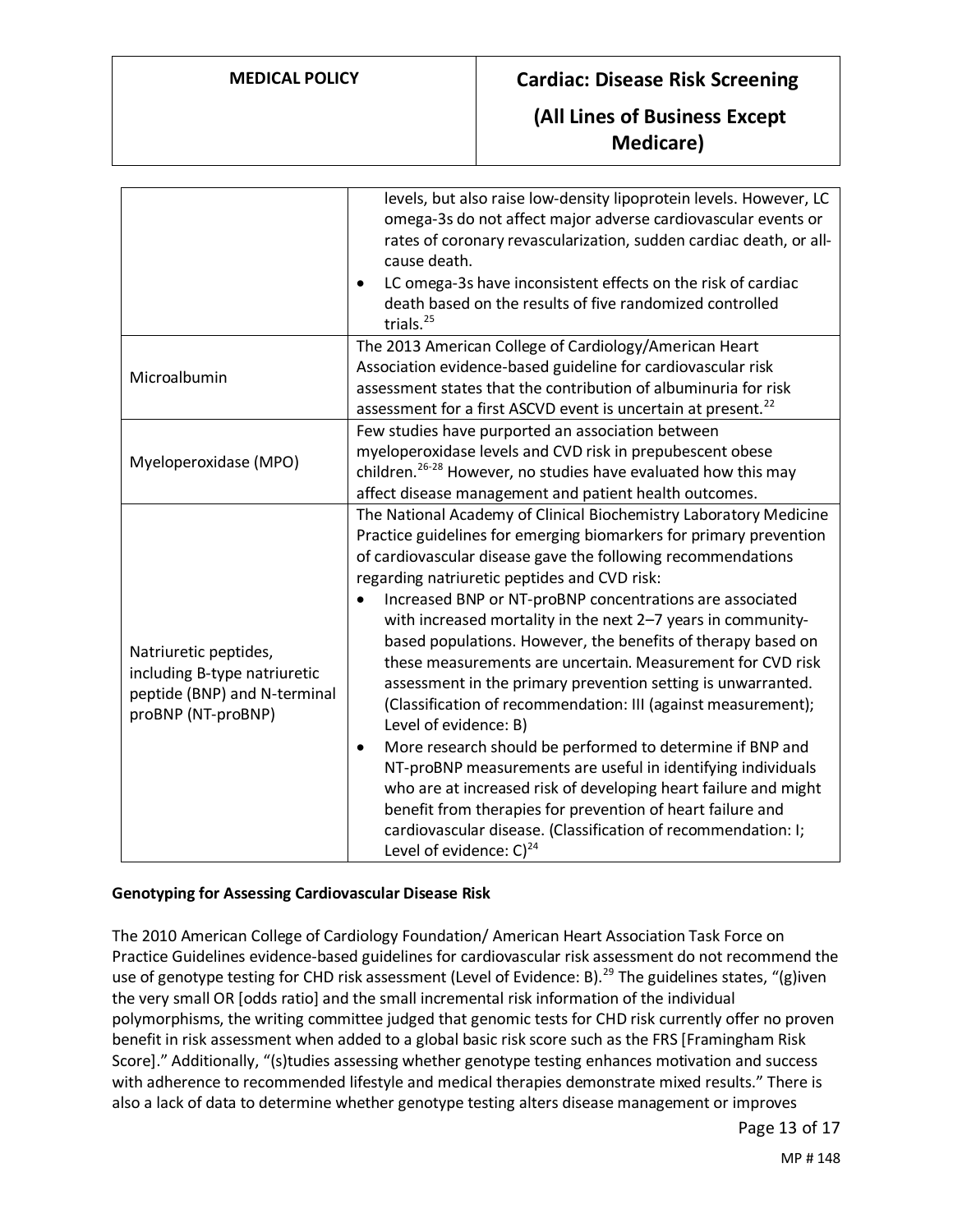patient health outcomes in the prevention of cardiovascular disease. For these reasons, genotyping for assessing cardiovascular disease risk is considered investigational.

#### **Cardiovascular Disease Risk Panels**

The following panels are considered investigational because they include one or more of the biomarkers and/or genes described above (see [Description](#page-7-0) for specific measures included in each panel).

- A. Boston Heart HDL Map®
- B. Boston Heart Fatty Acid Balance™ Test
- C. Cleveland HeartLab® NMR LipoProfile®
- D. CardioDX® Corus® CAD
- E. Genova Diagnostics® CV Health Plus Genomics™
- F. Genova Diagnostics® Comprehensive Cardiovascular Assessment
- G. LabCorp Heart Disease and Stroke Risk Profile
- H. Mayo Clinic Cardiovascular Risk Marker Panel
- I. Quest Diagnostics™ Cardio IQ®, including:
	- 1. Cardio IQ® Advanced Lipid Panel
	- 2. Cardio IQ® Advanced Lipid Panel and Inflammation Panel
	- 3. Cardio IQ® Apolipoprotein Evaluation
- J. SpectraCell Laboratories Advanced Lipoprotein Particle Profile (LPP)™ Basic
- K. SpectraCell Laboratories Advanced Lipoprotein Particle Profile (LPP)™ Plus
- L. VAP®(Vertical Auto Profile)+Lipid Panel by VAP® Diagnostics Laboratory (previously Atherotech Diagnostics Lab)

# <span id="page-13-0"></span>**POLICY SUMMARY**

There is insufficient evidence to establish the clinical utility of biomarkers beyond simple lipid panels to assess cardiovascular disease (CVD) risk. There is also insufficient evidence to support genotyping specific individual targets. Genetic molecular analysis by way of larger CVD risk panels are not designed to be specific to an individual's risk, and will lack clinical utility when applied to the general population. Additional studies of good methodological quality are required to determine if assessment of these biomarkers and genes included in CVD risk panels improves disease management and patient health outcomes. Therefore, biomarker testing including genotyping of individual genes listed in this policy and panels containing one or more of the specific listed genes is considered investigational.

# **INSTRUCTIONS FOR USE**

Company Medical Policies serve as guidance for the administration of plan benefits. Medical policies do not constitute medical advice nor a guarantee of coverage. Company Medical Policies are reviewed annually and are based upon published, peer-reviewed scientific evidence and evidence-based clinical practice guidelines that are available as of the last policy update. The Companies reserve the right to determine the application of Medical Policies and make revisions to Medical Policies at any time. Providers will be given at least 60-days notice of policy changes that are restrictive in nature.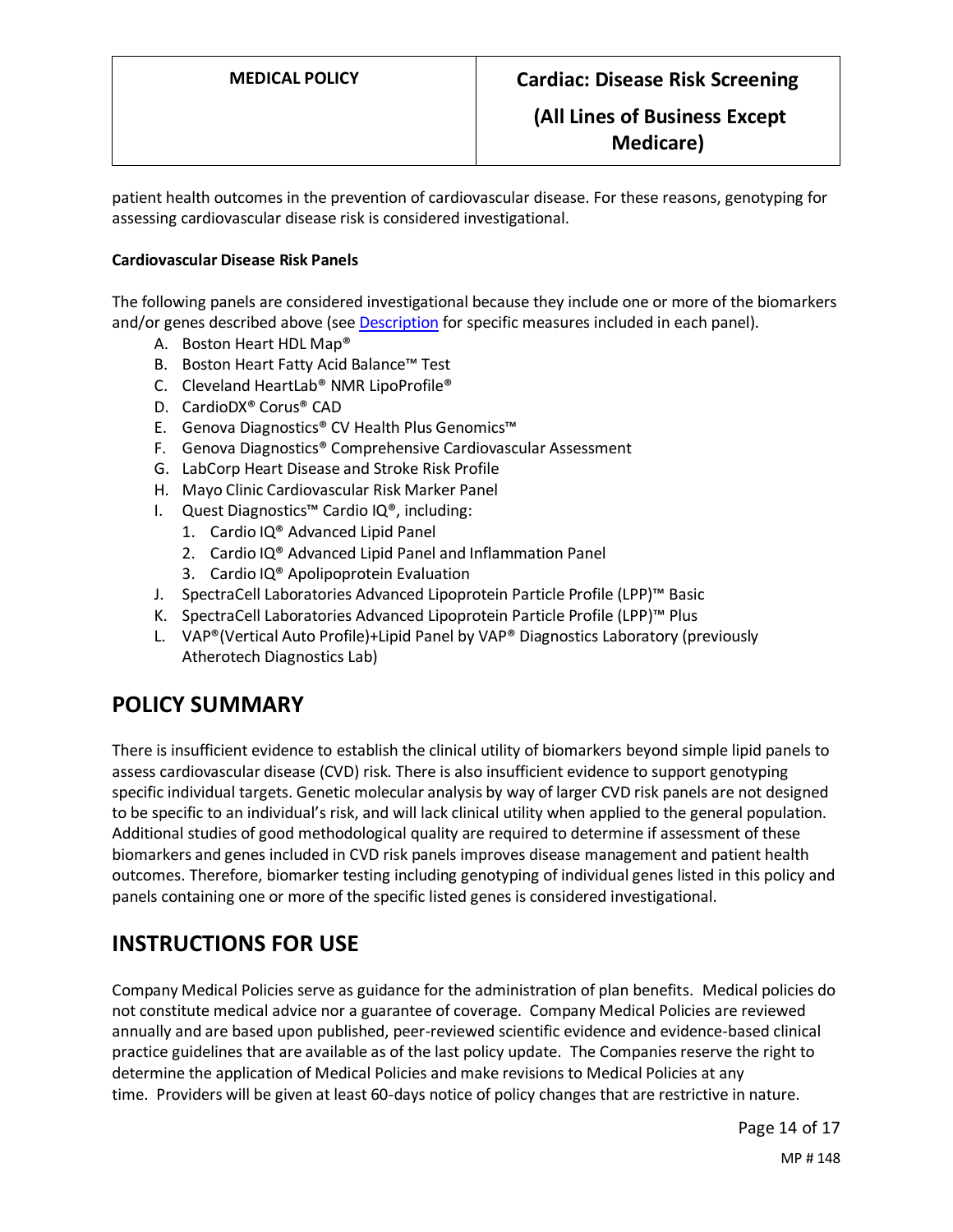The scope and availability of all plan benefits are determined in accordance with the applicable coverage agreement. Any conflict or variance between the terms of the coverage agreement and Company Medical Policy will be resolved in favor of the coverage agreement.

# **REGULATORY STATUS**

### Mental Health Parity Statement

Coverage decisions are made on the basis of individualized determinations of medical necessity and the experimental or investigational character of the treatment in the individual case. In cases where medical necessity is not established by policy for specific treatment modalities, evidence not previously considered regarding the efficacy of the modality that is presented shall be given consideration to determine if the policy represents current standards of care.

# **REFERENCES**

- 1. Medscape | Calculators | Heart and Chest | Framingham Risk Calculator. [https://reference.medscape.com/calculator/framingham-cardiovascular-disease-risk.](https://reference.medscape.com/calculator/framingham-cardiovascular-disease-risk) Accessed 04/26/2021.
- 2. Allan GM, Lindblad AJ, Comeau A, et al. Simplified lipid guidelines: Prevention and management of cardiovascular disease in primary care. *Canadian family physician Medecin de famille canadien.* 2015;61(10):857-867, e439-850.
- 3. Pandit K, Mukhopadhyay P, Ghosh S, Chowdhury S. Natriuretic peptides: Diagnostic and therapeutic use. *Indian journal of endocrinology and metabolism.* 2011;15 Suppl 4:S345-353.
- 4. BostonHeart Diagnostics Fatty Acid Balance Test. [https://bostonheartdiagnostics.com/test/boston-heart-fatty-acid-balance-test/.](https://bostonheartdiagnostics.com/test/boston-heart-fatty-acid-balance-test/) Accessed 04/26/2021.
- 5. Gene Cards Human Gene Database: KIF6[. http://www.genecards.org/cgi](http://www.genecards.org/cgi-bin/carddisp.pl?gene=KIF6)[bin/carddisp.pl?gene=KIF6.](http://www.genecards.org/cgi-bin/carddisp.pl?gene=KIF6) Accessed 04/26/2021.
- 6. Hopewell JC, Clarke R, Parish S, et al. Lipoprotein(a) genetic variants associated with coronary and peripheral vascular disease but not with stroke risk in the Heart Protection Study. *Circulation Cardiovascular genetics.* 2011;4(1):68-73.
- 7. Benjamin Shoemaker M, Muhammad R, Parvez B, et al. Common atrial fibrillation risk alleles at 4q25 predict recurrence after catheter-based atrial fibrillation ablation. *Heart rhythm.*  2013;10(3):394-400.
- 8. QuestDiagnostics: Cardio IQ 9p21 Genotype. [https://www.questdiagnostics.com/testcenter/testguide.action?dc=TS\\_9p21Genotype\\_CardioI](https://www.questdiagnostics.com/testcenter/testguide.action?dc=TS_9p21Genotype_CardioIQ) [Q.](https://www.questdiagnostics.com/testcenter/testguide.action?dc=TS_9p21Genotype_CardioIQ) Accessed 04/26/2021.
- 9. Boston Heart Diagnostics HDL Map[. https://bostonheartdiagnostics.com/test/boston-heart-hdl](https://bostonheartdiagnostics.com/test/boston-heart-hdl-map/)[map/.](https://bostonheartdiagnostics.com/test/boston-heart-hdl-map/) Accessed 04/26/2021.
- 10. Cleveland HeartLab: Lipoprotein Fractionation, NMR. [http://www.clevelandheartlab.com/tests/lipoprotein-fractionation-nmr/.](http://www.clevelandheartlab.com/tests/lipoprotein-fractionation-nmr/) Accessed 04/26/2021.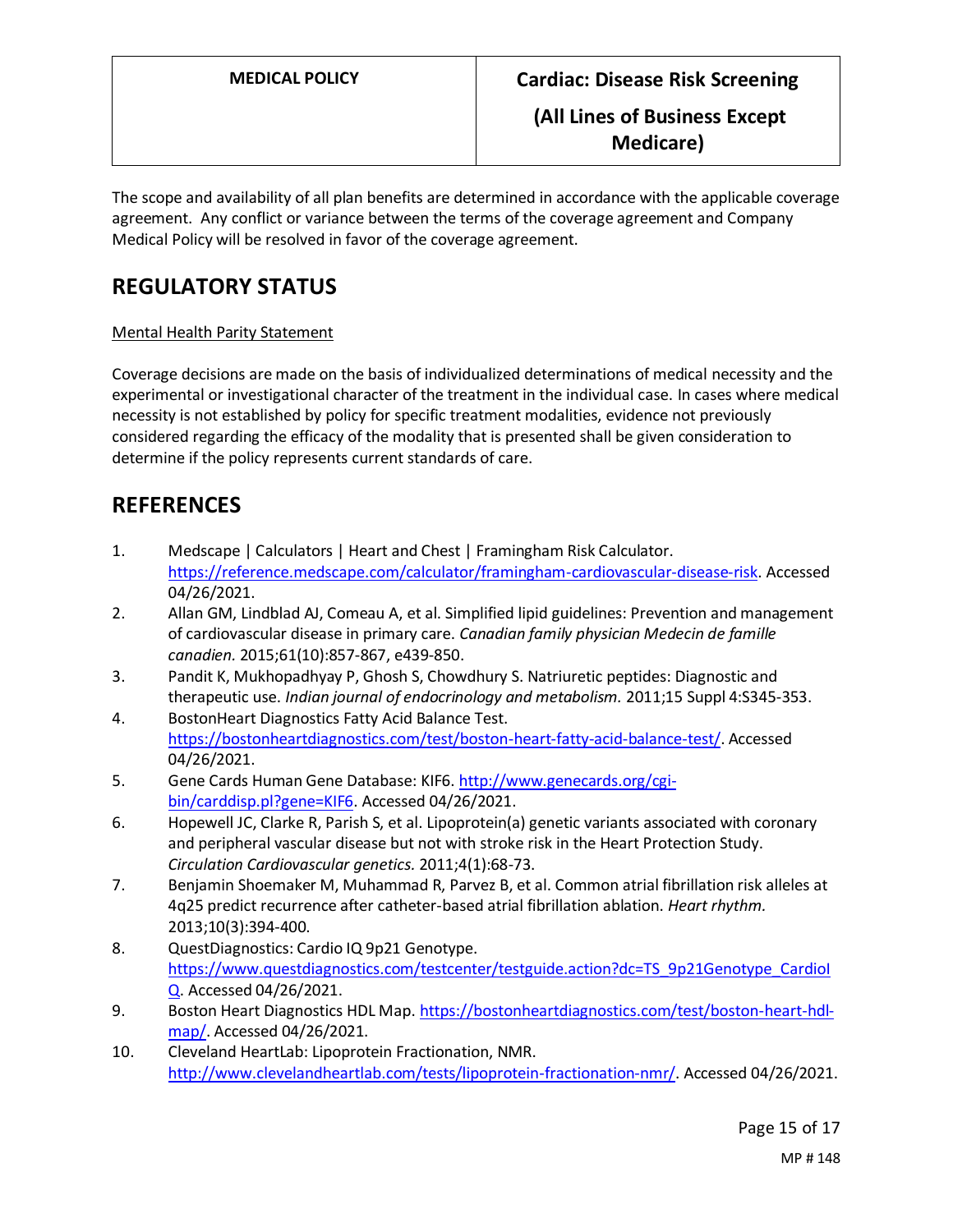Page 16 of 17 11. Hayes GTE Report: Corus Cad. ARCHIVED Nov 2, 2017. [https://www.hayesinc.com/subscribers/displaySubscriberArticle.do?articleId=14363.](https://www.hayesinc.com/subscribers/displaySubscriberArticle.do?articleId=14363) Accessed last: 4/11/2018. 12. Genova Diagnostics: CV Health Plus Genomics. [https://www.gdx.net/product/cv-health-plus](https://www.gdx.net/product/cv-health-plus-genomics-cardiovascular-health-test)[genomics-cardiovascular-health-test.](https://www.gdx.net/product/cv-health-plus-genomics-cardiovascular-health-test) Accessed 04/26/2021. 13. Genova Diagnostics: Comprehensive Cardiovascular Assessment. [https://www.gdx.net/product/comprehensive-cardiovascular-assessment-plasma-serum.](https://www.gdx.net/product/comprehensive-cardiovascular-assessment-plasma-serum) Accessed 04/26/2021. 14. LabCorp: Heart Disease and Stroke Risk Profile. [https://www.labcorp.com/test](https://www.labcorp.com/test-menu/26956/heart-disease-and-stroke-risk-profile)[menu/26956/heart-disease-and-stroke-risk-profile.](https://www.labcorp.com/test-menu/26956/heart-disease-and-stroke-risk-profile) Accessed 04/26/2021. 15. Mayo Clinic: Cardiovascular Risk Marker Panel, Serum. [https://www.mayomedicallaboratories.com/test-catalog/Overview/37002.](https://www.mayomedicallaboratories.com/test-catalog/Overview/37002) Accessed 04/26/2021. 16. Quest Diagnostics: Cardio IQ Advanced Lipid Panel [https://www.questdiagnostics.com/testcenter/TestDetail.action?ntc=92145.](https://www.questdiagnostics.com/testcenter/TestDetail.action?ntc=92145) Accessed 04/26/2021. 17. Quest Diagnostics: Cardio IQ® Advanced Lipid Panel and Inflammation Panel [https://www.questdiagnostics.com/testcenter/TestDetail.action?ntc=94220.](https://www.questdiagnostics.com/testcenter/TestDetail.action?ntc=94220) Accessed 04/26/2021. 18. Quest Diagnostics: Cardio IQ® Apolipoprotein Evaluation. [https://testdirectory.questdiagnostics.com/test/test-detail/91727/cardio-iq-apolipoprotein](https://testdirectory.questdiagnostics.com/test/test-detail/91727/cardio-iq-apolipoprotein-evaluation?p=h&cc=MASTER)[evaluation?p=h&cc=MASTER.](https://testdirectory.questdiagnostics.com/test/test-detail/91727/cardio-iq-apolipoprotein-evaluation?p=h&cc=MASTER) Accessed 04/26/2021. 19. SpectraCell Laboratories: Lipoprotein Particle Testing. [https://www.spectracell.com/clinicians/products/lpp/.](https://www.spectracell.com/clinicians/products/lpp/) Accessed 04/26/2021. 20. Grosse SD, Khoury MJ. What is the clinical utility of genetic testing? *Genetics in medicine : official journal of the American College of Medical Genetics.* 2006;8(7):448-450. 21. Sandhu PK, Musaad SM, Remaley AT, et al. Lipoprotein Biomarkers and Risk of Cardiovascular Disease: A Laboratory Medicine Best Practices (LMBP) Systematic Review. *J Appl Lab Med.*  2016;1(2):214-229[. https://www.ncbi.nlm.nih.gov/pubmed/27840858](https://www.ncbi.nlm.nih.gov/pubmed/27840858) 22. Stone NJ, Robinson JG, Lichtenstein AH, et al. 2013 ACC/AHA guideline on the treatment of blood cholesterol to reduce atherosclerotic cardiovascular risk in adults: a report of the American College of Cardiology/American Heart Association Task Force on Practice Guidelines. *J Am Coll Cardiol.* 2014;63(25 Pt B):2889-2934[. https://www.ncbi.nlm.nih.gov/pubmed/24239923](https://www.ncbi.nlm.nih.gov/pubmed/24239923) 23. Earls JP, Woodard PK, Abbara S, et al. ACR appropriateness criteria asymptomatic patient at risk for coronary artery disease. *J Am Coll Radiol.* 2014;11(1):12-19. <https://www.ncbi.nlm.nih.gov/pubmed/24316232> 24. Myers GL, Christenson RH, Cushman M, et al. National Academy of Clinical Biochemistry Laboratory Medicine Practice guidelines: emerging biomarkers for primary prevention of cardiovascular disease. *Clinical chemistry.* 2009;55(2):378-384. 25. Balk EM AG, Langberg V, et al. Omega-3 Fatty Acids and Cardiovascular Disease: An Updated Systematic Review. Rockville (MD): Agency for Healthcare Research and Quality (US). [https://www.ncbi.nlm.nih.gov/books/NBK384547/.](https://www.ncbi.nlm.nih.gov/books/NBK384547/) Published 2016. Accessed last: 4/23/2018. 26. Olza J, Aguilera CM, Gil-Campos M, et al. Myeloperoxidase is an early biomarker of inflammation and cardiovascular risk in prepubertal obese children. *Diabetes care.* 2012;35(11):2373-2376.